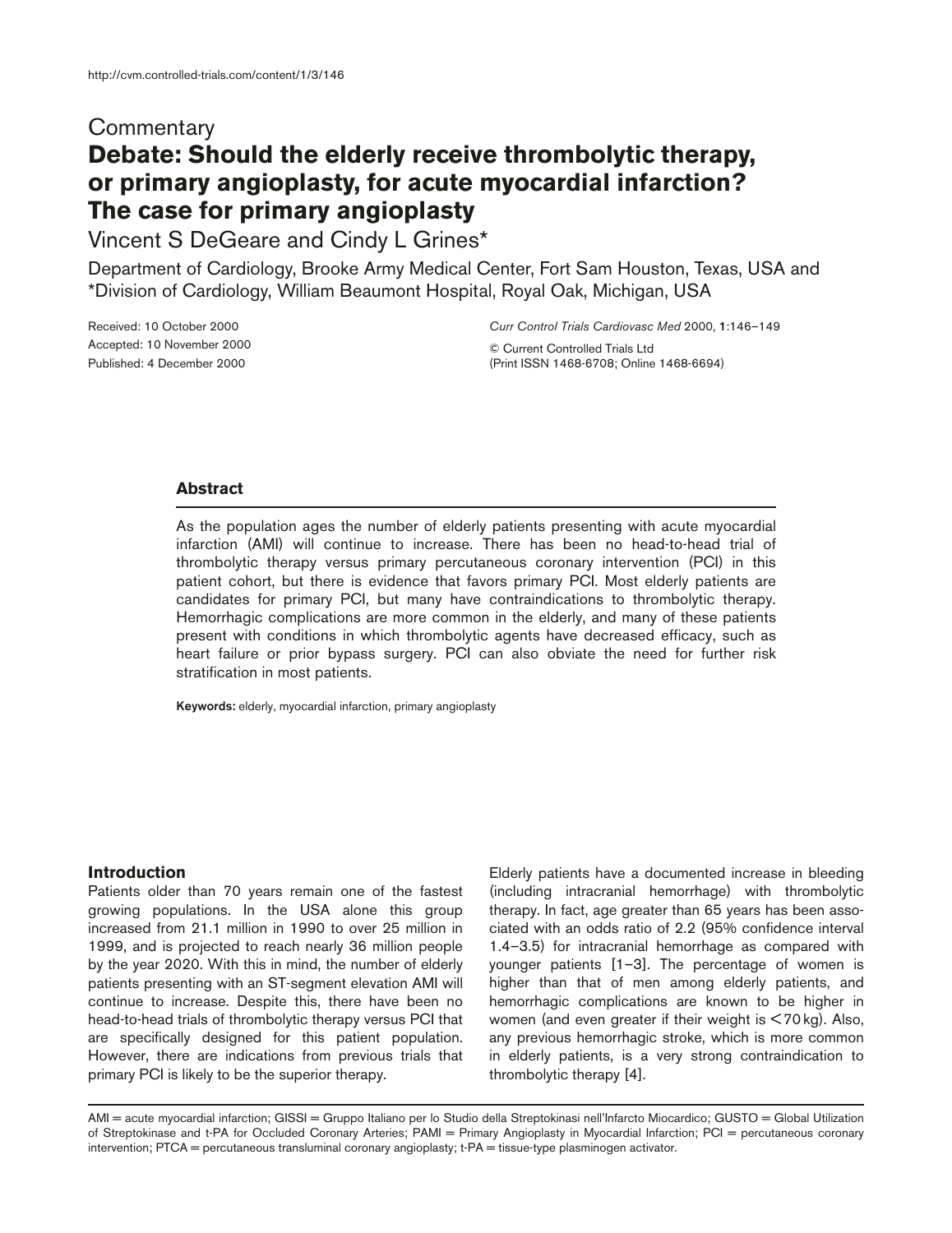Elderly patients are likely to have more contraindications to thrombolytic therapy, more comorbid conditions, and more adverse hemodynamic and angiographic predictors of poor outcome than younger patients. A recent pooled analysis of 3032 patients enroled in primary PCI trials [5] revealed that patients older than 75 years were more likely to have a history of hypertension, diabetes mellitus, congestive heart failure, previous coronary revascularization (PCI or bypass surgery), peripheral vascular disease, stroke, or chronic obstructive lung disease. At angiography they had lower left ventricular ejection fraction, higher left ventricular end-diastolic pressure, and more twovessel or three-vessel coronary disease. In addition, these patients were significantly more likely to present with an infarction of Killip class II or higher.

## **Studies including elderly acute myocardial infarction patients**

Many of the early trials of thrombolytic therapy intentionally excluded patients aged 75 years or older because of a perceived increase in bleeding and overall mortality [6–12]. Later trials began to include these patients, and especially those that compared thrombolytic therapy with primary PCI, but the average age in many of these trials remained approximately 60 years. In the Global Utilization of Streptokinase and t-PA for Occluded Coronary Arteries (GUSTO) 1 trial of four regimens of thrombolytic therapy [13], the overall mortality rate was 7.0%. However, the 30-day mortality rates for patients aged 65–74, 74–85 and  $>85$  years were 9.5, 19.6 and 30.3%, respectively [14]. In an analysis of the GUSTO IIb trial, Holmes *et al* [15] showed that, for each 10-year patient group (50–59 years, 60–69 years, etc), outcome was always superior with angioplasty as compared with tissue-type plasminogen activator (t-PA). In the Primary Angioplasty in Myocardial Infarction (PAMI)-1 trial [16], the benefit of percutaneous transluminal coronary angioplasty (PTCA) over t-PA was marked in patients aged more than 65 years, with a reduction in the 6-month composite endpoint of in-hospital death or reinfarction being reduced from 20 to 8.6% (*P*< 0.05).

Recently, Thiemann *et al* [17] reported an analysis of 7864 patients (aged 65–86 years) who were eligible for thrombolytic therapy (presentation <12h from symptom onset, ST-segment elevation  $\geq 1.5$  mm [limb leads] or  $\geq 2$  mm [precordial leads] in two or more contiguous leads; left bundle branch block was excluded). That study was designed to compare the risks and benefits of intravenous thrombolysis in patients aged 65–75 years with those in patients aged 76–86 years. Of note, over 50% of the patients in each group who met initial electrocardiographic criteria were excluded for various reasons, with 12% of the younger patients and 17% of the older patients having absolute contraindications to thrombolytic therapy. Intravenous thrombolysis was administered in 3861 out of 5191 (74%)





Effect of treatment with thrombolytic therapy for ST-segment elevation AMI by age group. HR, hazard ratio. Data from Thiemann *et al* [17].

of patients in the 65–75 years age group and in 1607 out of 2673 (60%) of the 76–86 years age group. At 30 days there was a survival benefit in the younger patients (hazard ratio 0.76, 95% confidence interval 0.61–0.95) and worsened survival in the older group (hazard ratio 1.29, 95% confidence interval 1.06–1.58), with mortality rates reduced from 9.8 to 6.8% in the younger group but increased from 15.4 to 18% in the older group (Fig. 1). On further analysis, death began to increase with thrombolysis after age 74.3 years. Thiemann *et al* speculated that increased rates of intracranial hemorrhage and cardiac rupture in the older patients may explain the lack of benefit of thrombolytic therapy in these persons.

### **Selected patient subsets**

With regard to prior coronary bypass surgery, several studies have shown that thrombotic occlusion of a saphenous vein graft is the primary mechanism of AMI in these patients. Thrombolytic therapy is often ineffective because of poor flow in the graft (preventing delivery of the thrombolytic agent) as well as the presence of giant thrombus. Primary PCI is successful in up to 90% of these patients because the obstructing thrombus can be mechanically disrupted [18,19].

As mentioned above, older patients are more likely to present with congestive heart failure. Systemic thrombolytic therapy has not been shown to provide a survival benefit in these patients. In the Gruppo Italiano per lo Studio della Streptokinasi nell'Infarcto Miocardico (GISSI)-1 [20] and International Study Group (ISG) [21] trials, 17–23% of patients presented in Killip class II and 2–4% in class III. At 6-month follow-up in the GISSI-1 trial, mortality rates were 27% versus 29% for placebo in class II patients, and 50% versus 53% for placebo in class III patients (class IV patients were excluded). Likewise, no survival benefit for either group was seen in the ISG trial. It is theorized that poor cardiac pump function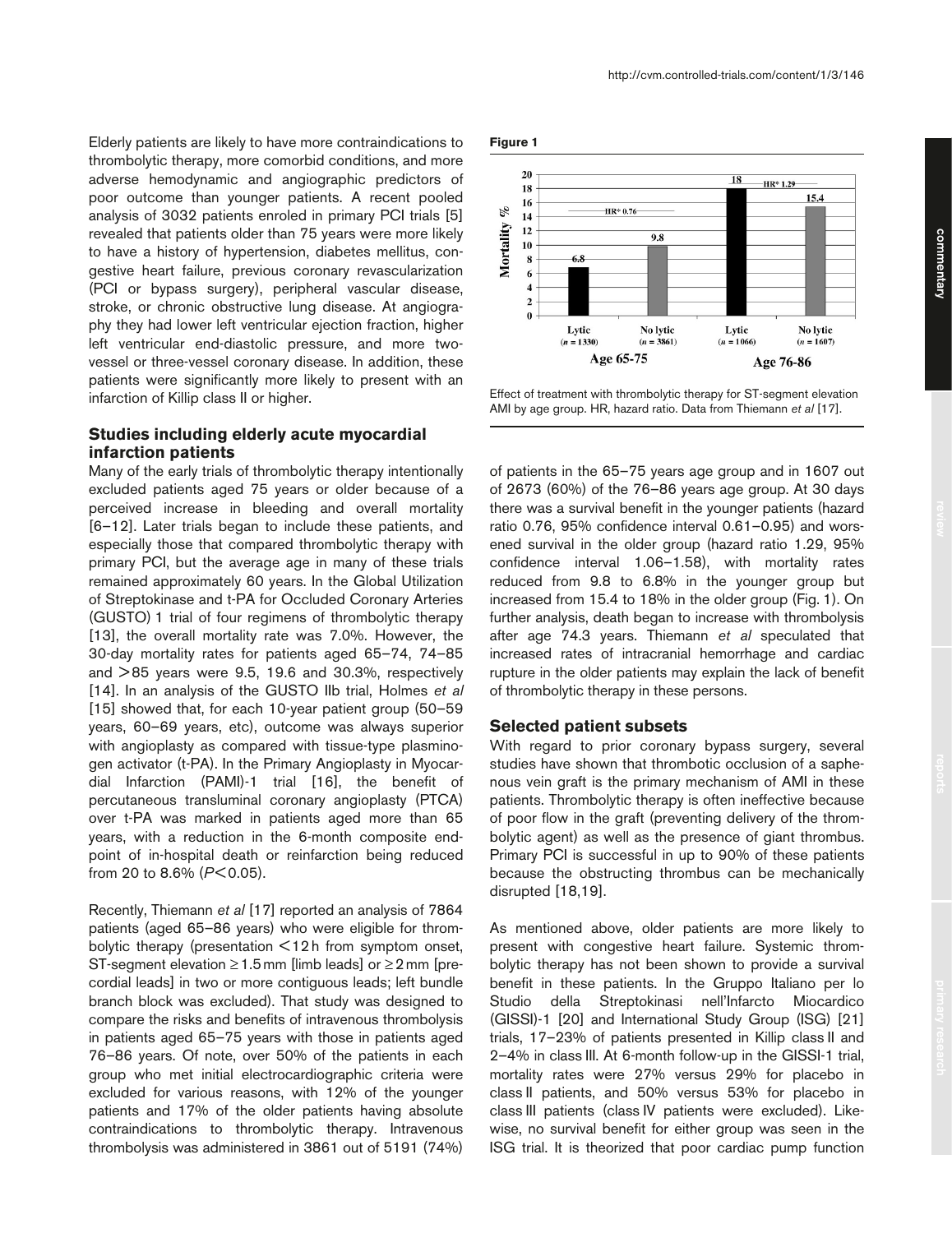

Mortality by age group in selected trials of PTCA versus thrombolytic therapy. Modified from O'Neill *et al* [22].

results in decreased coronary perfusion, making the thrombolytic agents unable to penetrate the occlusive thrombus.

## **Advantages of primary percutaneous coronary intervention**

In a pooled analysis of the PAMI-1, Zwolle and Mayo Clinic trials, O'Neill *et al* [22] showed an increasing benefit of primary PTCA over t-PA with increasing patient age (Fig. 2). This is probably due to the fact that primary PCI can restore Thrombolysis in Myocardial Infarction (TIMI) grade 3 flow in over 90% of patients, as opposed to 60–70% of patients treated with thrombolytic therapy. Data from primary PCI trials [5] revealed a mortality rate of approximately 10% in patients older than 75 years, which is lower than that in the thrombolytic trials.

Emergent catheterization not only defines the status of the infarct-related artery (patent or not, TIMI flow grade), but is extremely useful for risk stratification. Significant left main and multivessel disease can be delineated and hemodynamics can be assessed. An intra-aortic balloon pump can be inserted immediately if required. Noninvasive testing can usually be averted and hospital discharge can be accelerated, resulting in significant cost savings.

As a result of perceived or real contraindications, fewer than 10% of elderly patients with ST-segment elevation AMI receive thrombolytic therapy [23]. Primary PCI is not as readily available as thrombolytic therapy in all locations, but there are emerging data [24] that show that primary PCI can be performed safely in hospitals without on-site cardiac surgery. This may allow many more patients access to immediate catheter-based reperfusion.

## **Future insights**

Of course, what is most needed is a head-to-head, prospective study of thrombolytic therapy versus primary PCI in elderly patients. The Senior PAMI trial will enrol 530 elderly AMI patients, who will be randomized to primary PCI or thrombolytic therapy (t-PA or rPA) with a primary composite end-point of death or disabling stroke at 30 days. Multiple secondary end-points will be measured at 1, 6, and 12 months.

There may also be a role for combination therapy, in which reduced-dose thrombolytic therapy (with or without a glycoprotein IIb/IIIa receptor antagonist) is administered in the field or in the receiving emergency room, with subsequent transfer for PCI ('facilitated angioplasty') [25].

#### **Conclusion**

As the population increases worldwide, the number of elderly patients who present with an ST-segment elevation AMI will continue to grow. There are no head-to-head trials of primary PCI versus thrombolytic therapy in elderly patients. However, data from previous trials that have included elderly patients suggest that primary PCI is safer and is probably more effective in such cohorts. The bleeding risk associated with PCI is lower, and PCI appears to be more effective in patients with prior coronary artery bypass grafting and those with congestive heart failure, groups that are more common among elderly patients. Primary PCI allows those patients who are not eligible for thrombolytic therapy to receive reperfusion therapy, is useful for early risk stratification, and usually obviates the need for noninvasive testing. Early discharge, with resultant lower hospital charges, is also possible in many cases. Access to primary PCI is expanding, and continued technical and therapeutic advances will allow for increased distribution and utilization of this therapy among elderly patients. The ongoing Senior PAMI trial will provide the first randomized, controlled trial evidence of thrombolytic therapy versus PCI in elderly patients.

#### **References**

- 1. Simoons ML, Maggioni AP, Knatterud G, Leimberger JD, De Jaegere P, van Domburg R, Boersma E, Franzosi MG, Callif R, Schroder R, Braunwald E: **Individual risk assessment for intracranial hemorrhage during thrombolytic therapy.** *Lancet* 1993, **342**:1523–1528.
- 2. Mark DB, Hlatky MA, Califf RM, Naylor CD, Lee KL, Armstrong PW, Barbash G, White H, Simoons ML, Nelson CL, Clapp-Channing N, Knight JD, Harrell FE, Simes J, Topol EJ: **Cost effectiveness of thrombolytic therapy with tissue plasminogen activator as compared with streptokinase for acute myocardial infarction.** *N Engl J Med* 1995, **332**:1418–1424.
- 3. De Jaegere PP, Arnold AA, Balk AH, Simoons ML: **Intracranial hemorrhage in association with thrombolytic therapy: Incidence and clinical predictive factors.** *J Am Coll Cardiol* 1992, **19**:289–294.
- 4. Ryan TJ, Anderson JL, Antman EM, Braniff BA, Brooks NH, Califf RM, Hillis LD, Hiratzka LF, Rapaport E, Riegel BJ, Russell RO, Smith EE, Weaver WD: **ACC/AHA guidelines for the management of patients with acute myocardial infarction. A report of the American College of Cardiology/American Heart Association task force on practice guidelines (Committee on Management of Acute Myocardial Infarction).** *J Am Coll Cardiol* 1996, **28**:1328–1428.
- 5. DeGeare VS, Stone GW, Grines L, Brodie BR, Cox DA, Garcia E, Wharton TP, Boura JA, O'Neill WW, Grines CL: **Angiographic and clinical characteristics associated with increased in-hospital mortality in elderly patients with acute myocardial infarction undergoing percutaneous intervention (a pooled analysis of the primary angioplasty in myocardial infarction trials).** *Am J Cardiol* 2000, **86**: 30–34.